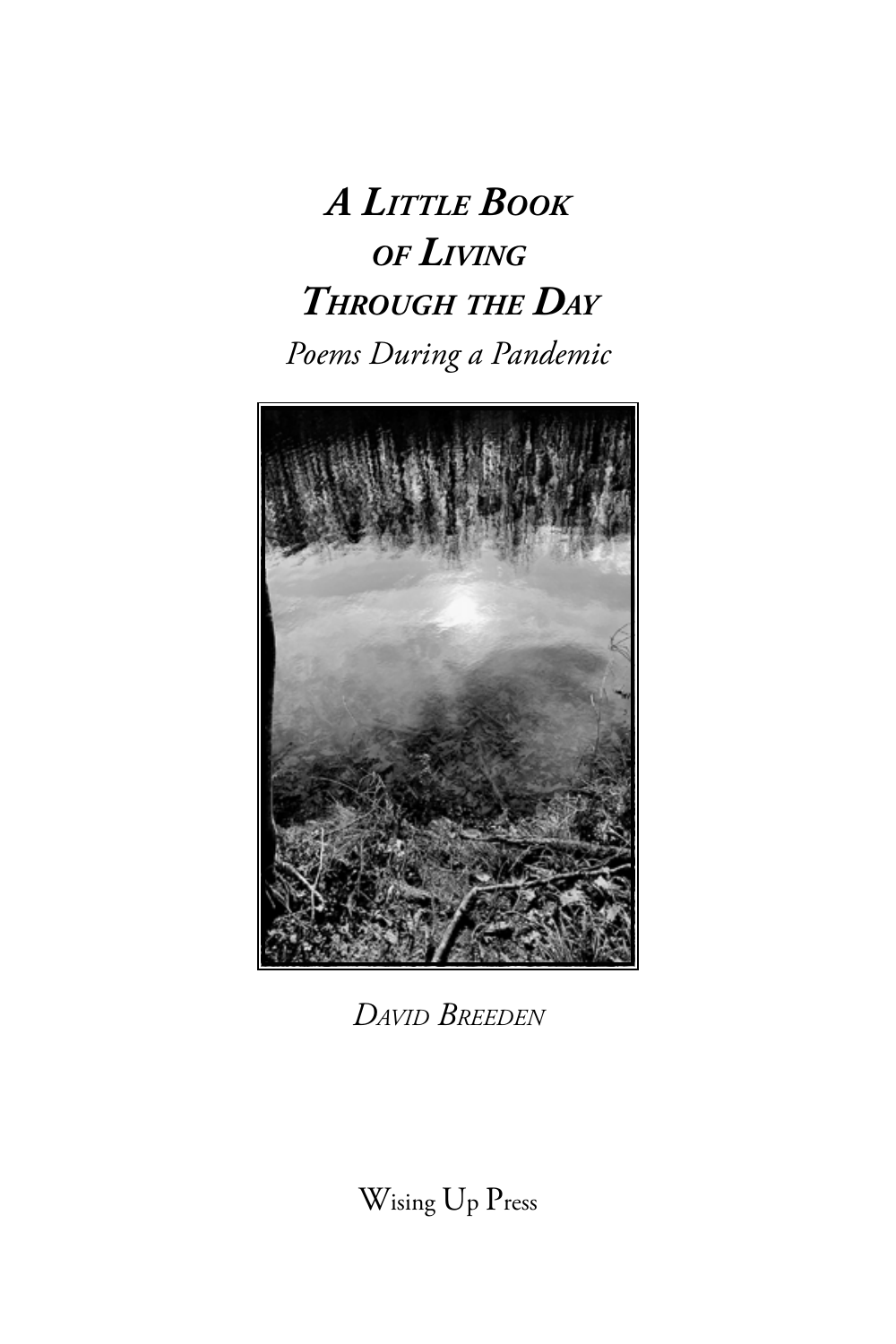Wising Up Press P.O. Box 2122 Decatur, GA 30031-2122 www.universaltable.org

Copyright © 2022 by David Breeden

All rights reserved. No part of this book may be used or reproduced in any manner whatsoever without written permission, except in the case of brief quotations embodied in critical articles or reviews.

#### ISBN: 978-1-7376940-1-4

Catalogue-in-Publication data is on file with the Library of Congress.

LCCN: 2022936674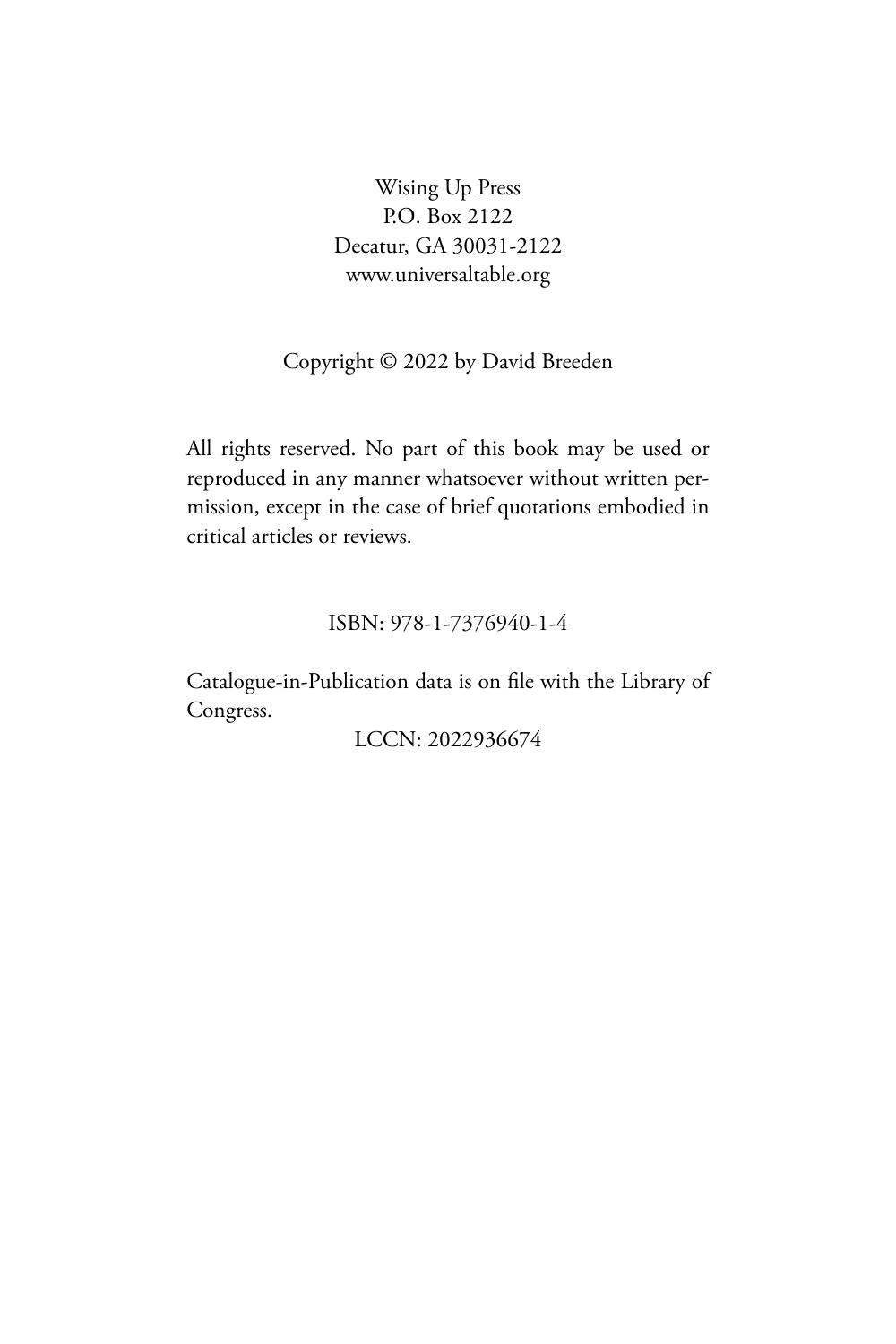## *Contents*

| <b>FOREWORD</b>                         | $\mathbf I$ |
|-----------------------------------------|-------------|
| A LITTLE BOOK OF LIVING THROUGH THE DAY | 3           |
| ONE: ACTS OF COURAGE                    |             |
| <b>STUCK AT TIMES</b>                   | 6           |
| POST SOMETHING                          | 8           |
| THE TRAUMA LASTS AND                    | 9           |
| <b>BLOOD FOR ALL THAT</b>               | IO          |
| <b>SOME THINGS</b>                      | I I         |
| <b>BEAUTIFUL WOUND, REALLY</b>          | I2          |
| THIS ROAD TO                            | $I_4$       |
| YOUR CUE                                | $I\,5$      |
| <b>HERE IS YOUR WAY</b>                 | 16          |
| <b>FOOLS THAT WE ARE</b>                | 17          |
| Transgressing When I Was a Child        | 18          |
| ABOUT IT ALL                            | 19          |
| <b>STORIES WHERE WE MIGHT</b>           | 20          |
| <b>RISE AGAINST THE LIES</b>            | 2I          |
| A LITTLE ADDRESS TO HUMANKIND           | 22          |
| AW SHUCKS LITANY                        | 23          |
| CRÈCHE LIKE ME                          | 24          |
| UNTHINKABLE THOUGHT                     | 26          |
| Do Ing                                  | 27          |
| <b>SAY YOUR TRUTH</b>                   | 28          |
| THE NO THANK YOU LITANY                 | 29          |
| WATERLOO UP THE ROAD                    | 30          |
| POETRY IS DOING                         | 3I          |
| YOUR CASTLE                             | 32          |
| TWO: THE INMOST FORM                    |             |
| <b>EMBODIED</b>                         | 34          |
| ON Loss                                 | 35          |
| PENTECOSTAL PREACHER OF MY YOUTH        | 36          |
| <b>SUBLIME</b>                          | 37          |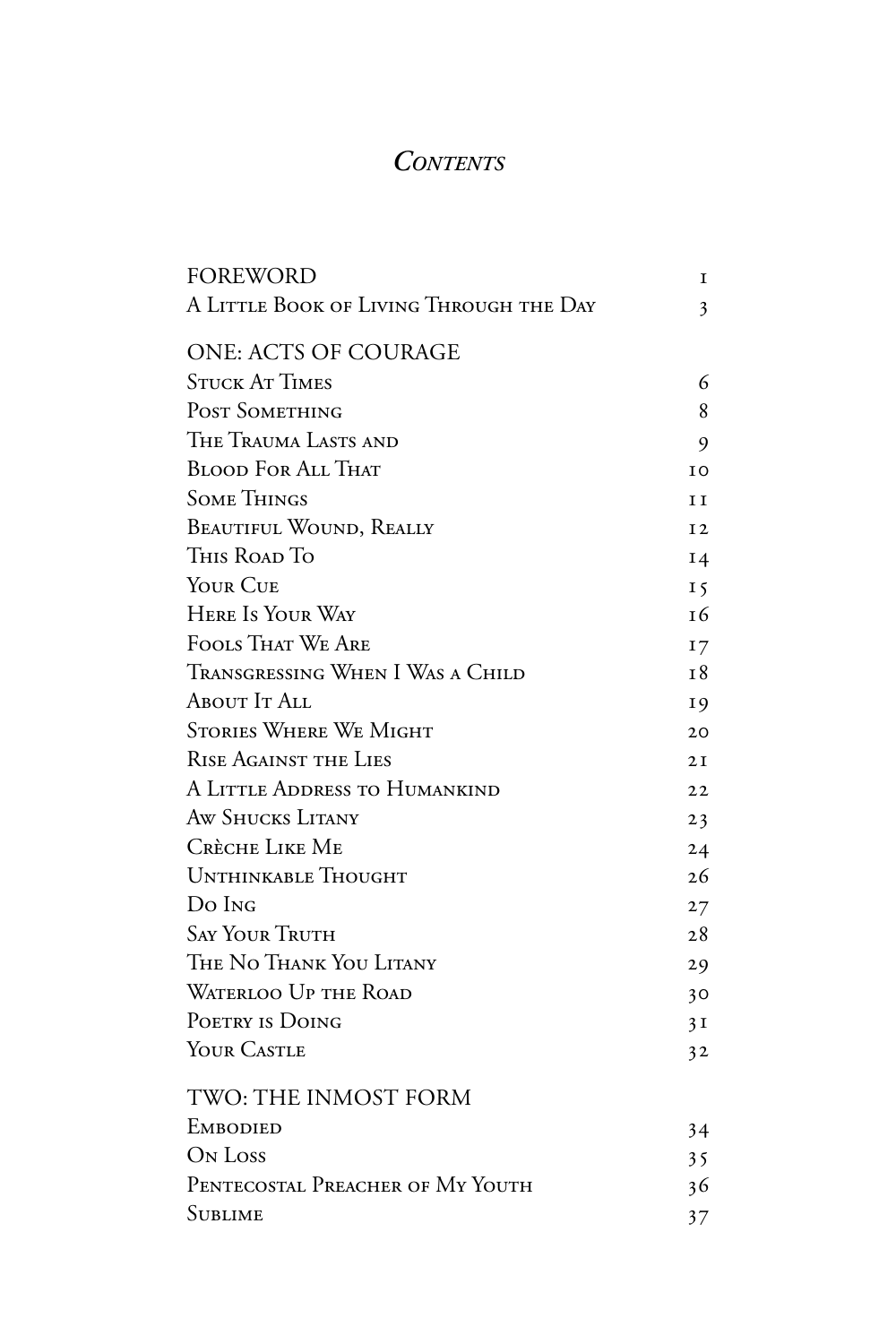| THE LAW OF RECURRENCE                   | 38 |
|-----------------------------------------|----|
| <b>EVEN IN DREAMING</b>                 | 39 |
| <b>WRITING PROMPT</b>                   | 40 |
| YOU DO SEE                              | 4I |
| FACE UP, FACE DOWN                      | 42 |
| LAST TRIP OUT                           | 43 |
| ON THE REMOVAL OF A STATUE, ATLANTA, GA | 44 |
| 2020 SUMMER                             | 45 |
| CHOPPING ON THROUGH                     | 46 |
| FREEDOM ON ITS WAY                      | 47 |
| <b>THE ANCESTORS</b>                    | 48 |
| Senseless                               | 50 |
| PERSONAL PRIMORDIAL DAWNS               | 5I |
| PICK UP THE PHONE                       | 52 |
| TO BE IMPERFECT                         | 54 |
| ATTACHING                               | 56 |
| <b>WIRED FOR THE MOMENT</b>             | 57 |
| JUST TO START                           | 58 |
| ONLY WILL I REAP: THE SELFISH SONG      | 60 |
| Sing Again                              | 62 |
|                                         |    |
| THREE: THE TASK OF ART                  |    |
| HERE'S WHERE YOU TRUST ME               | 64 |
| <b>FLIGHT PATH</b>                      | 65 |
| REMEMBERING A PHOTOGRAPH                | 66 |
| HANGING A SWING                         | 67 |
| HEAR WHILE YOU'RE HERE                  | 68 |
| GONE                                    | 69 |
| FOR SOME OF US, RELIGION                | 70 |
| HELD, EVEN US                           | 72 |
| <b>OUTSIDE THE STADIUM</b>              | 73 |
| <b>JUSTICE</b>                          | 74 |
| WELCOME-STEP UP!                        | 75 |
| WHOLE (SORT OF)                         | 76 |
| Being                                   | 77 |
| <b>ANOTHER MAP</b>                      | 78 |
| YOUR PROJECT                            | 79 |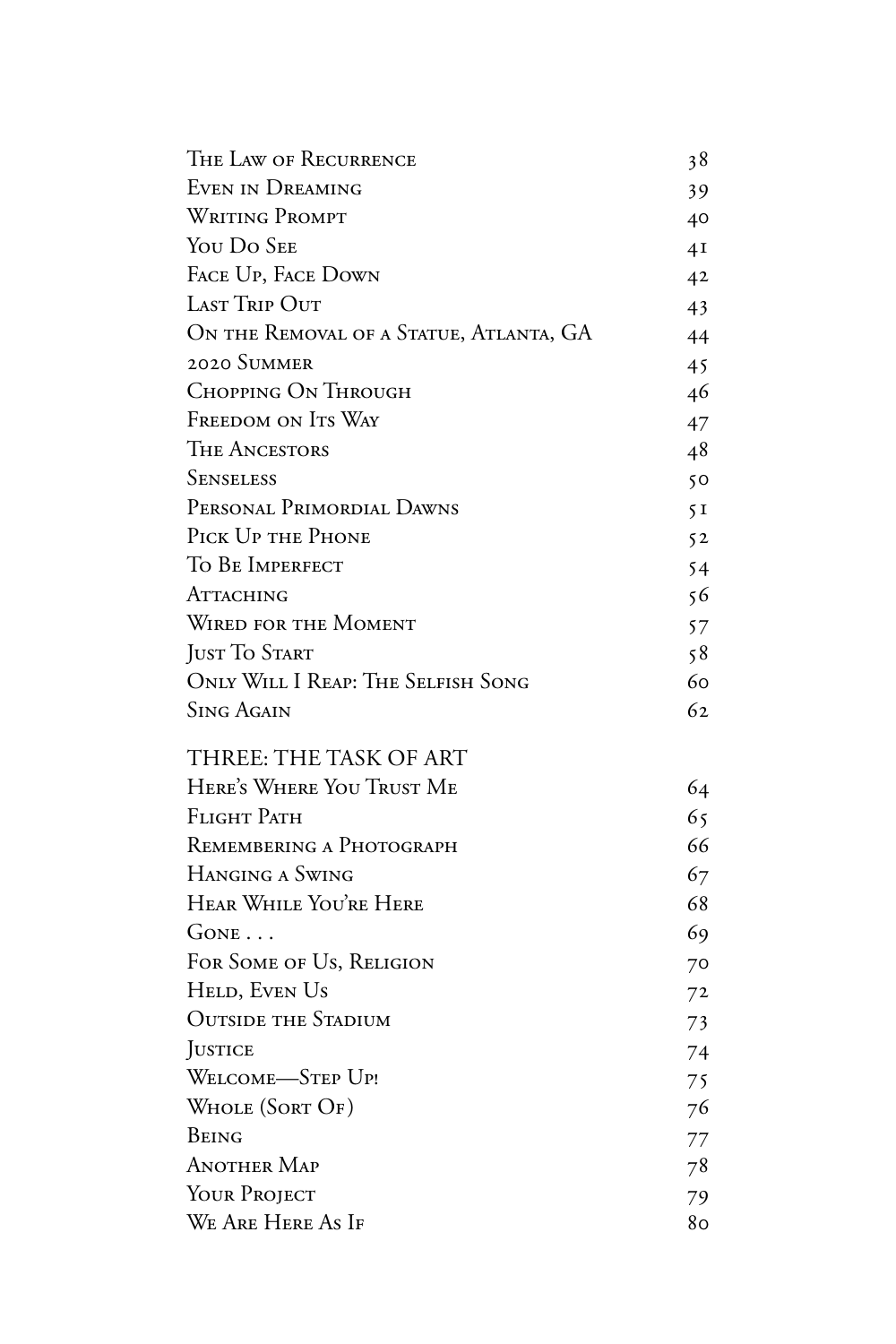| <b>DARKNESS WITH</b>                       | 8т       |
|--------------------------------------------|----------|
| <b>SMALLER AGAIN</b>                       | 82       |
| ROOM FOR WAITING                           | 83       |
| <b>GRATITUDE</b>                           | 84       |
| <b>ACKNOWLEDGMENTS</b><br>ABOUT THE AUTHOR | 86<br>87 |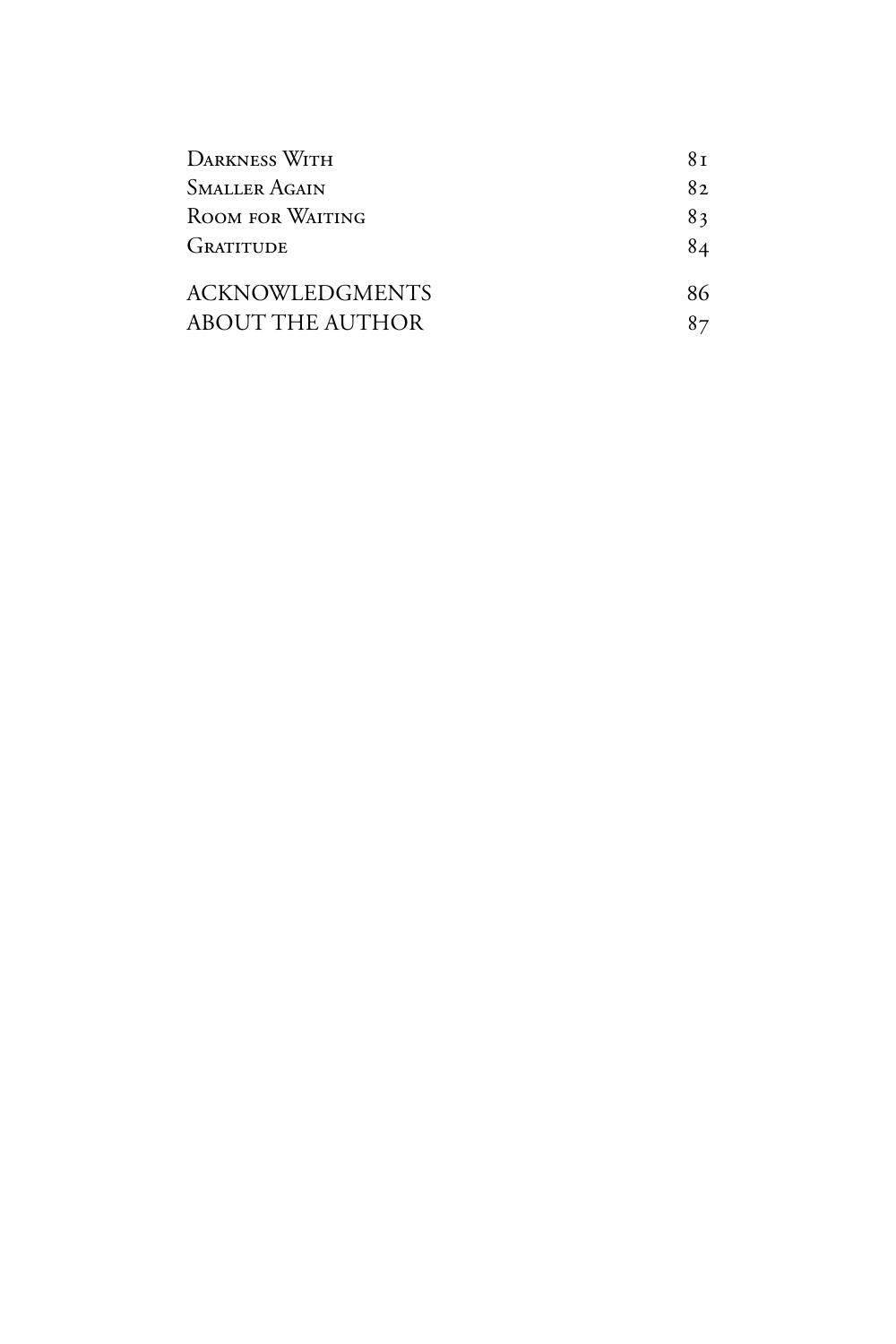#### *FOREWORD*

The poems collected here are a result of the pandemic. I wrote them in order to make it through the day, the night, and the day-after-day of the pandemic. Days of worry. Days of confusion. Days of social unrest. Days of figuring out how to get through the days.

I grew up on a farm just east of the Mississippi and north of the Ohio Rivers. I am a farmer from the lower-Midwest with roots in North Carolina. I grew up listening to the Grand Ol' Opry. My rural roots are a through-line of my life. When I look at nature, I can't see only beauty.

Nowadays, I live in a condo in Minneapolis, Minnesota. How I got here both baffles me and fills me with gratitude. I am the senior minister of a historically humanist Unitarian Universalist congregation. Perhaps some of the poems in this collection will sound like liturgy to your ear. That's because they probably are, written for oral presentation in the congregation and at protests.

The pandemic hit congregations hard—we could not do one of the most important things congregations do: gather together. As a minister, I preached not to a gathering of human beings but to a camera. I knew that each person was, like me, living with the day-after-day. What could be said to help us make it?

I officiated weddings and funerals over the months, speaking to the dying and the grieving online. And, every Sunday, I said something to the silence that was the listening congregation.

Many of my ministerial colleagues despaired at preaching to a camera. But as a poet, I am accustomed to speaking to silence. Not to no one, mind you. But silent and imagined faces.

What words might reassure after hours of "doomscrolling"? Might reassure but not lie?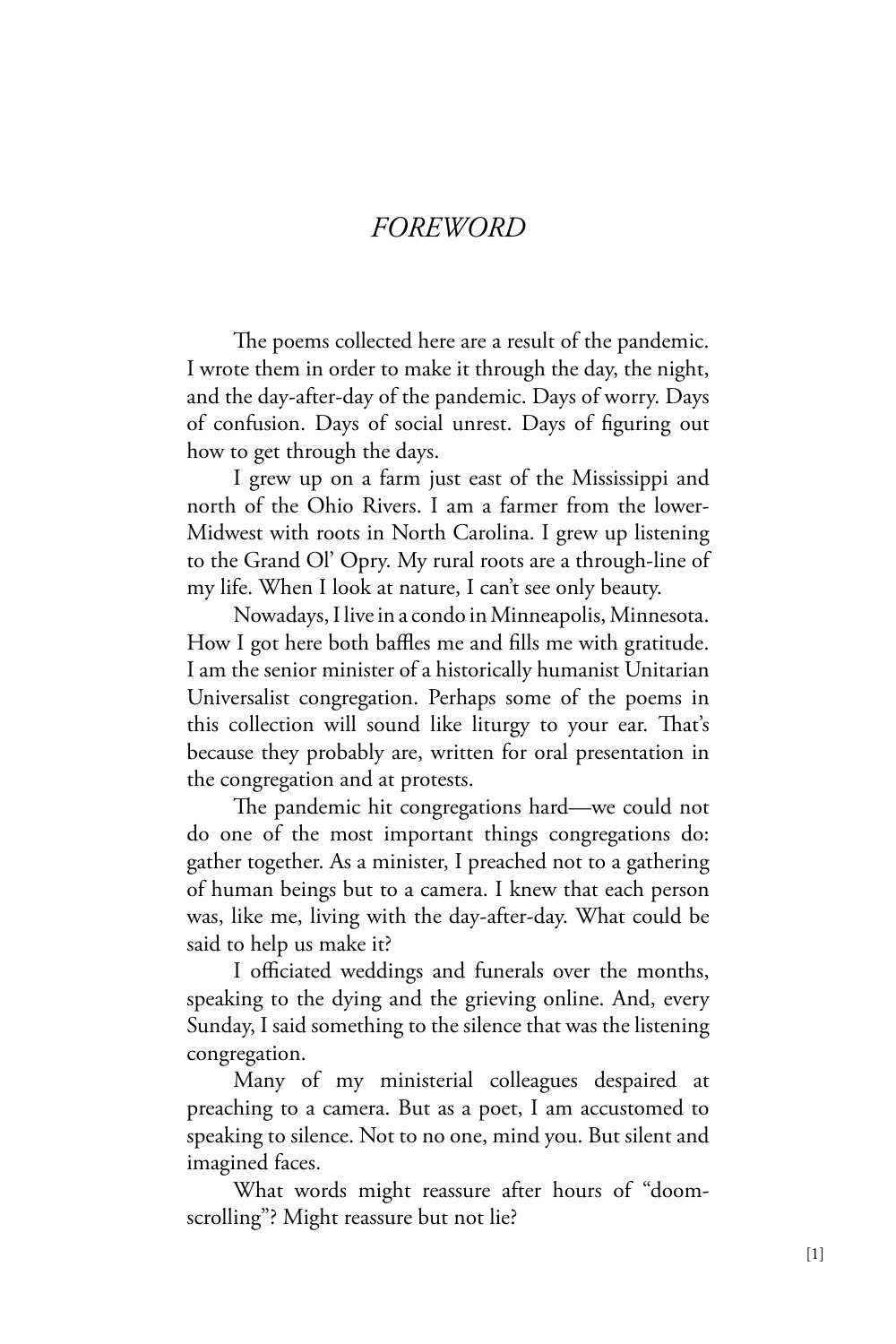For us all, the pandemic has been a time to make use of our inner resources. For me, my most dependable inner resource is writing these poems that have added up to a little book about living through the day.

May they help you do that as well.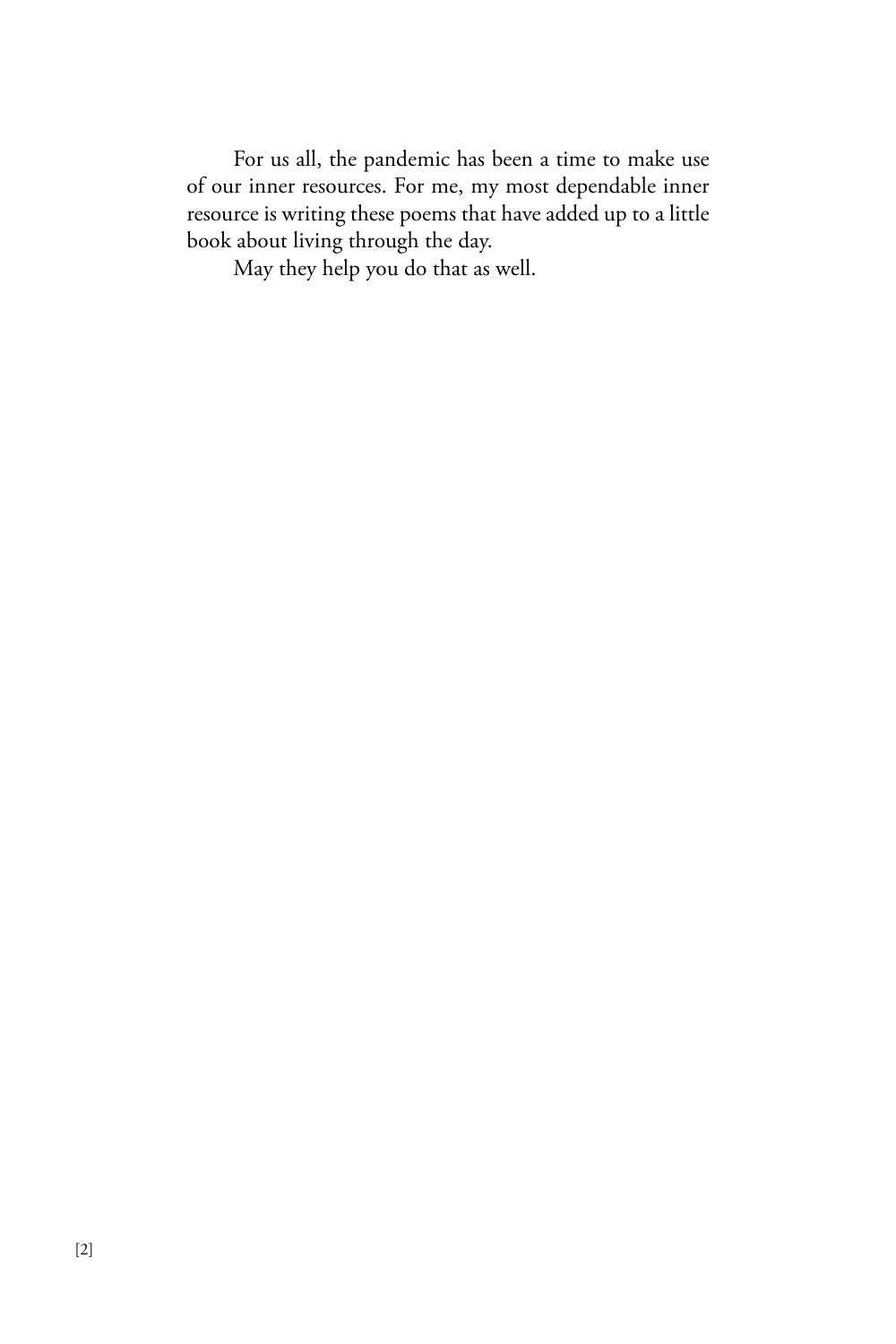## *Stuck At Times*

Remember: you can live through the stasis of the afternoon.

I've been there. You've been there. We've seen it,

> the mottled window panes clotted in finger prints, the leaves of ornamental trees stillborn in the air.

The stasis of the afternoon can be survived, whatever time it arrives.

You've done it. I've done it. We've seen it.

> Sometimes it is a chair. Sometimes it is a bed. Sometimes only the dirt.

Wherever. We have survived the stasis of the afternoon,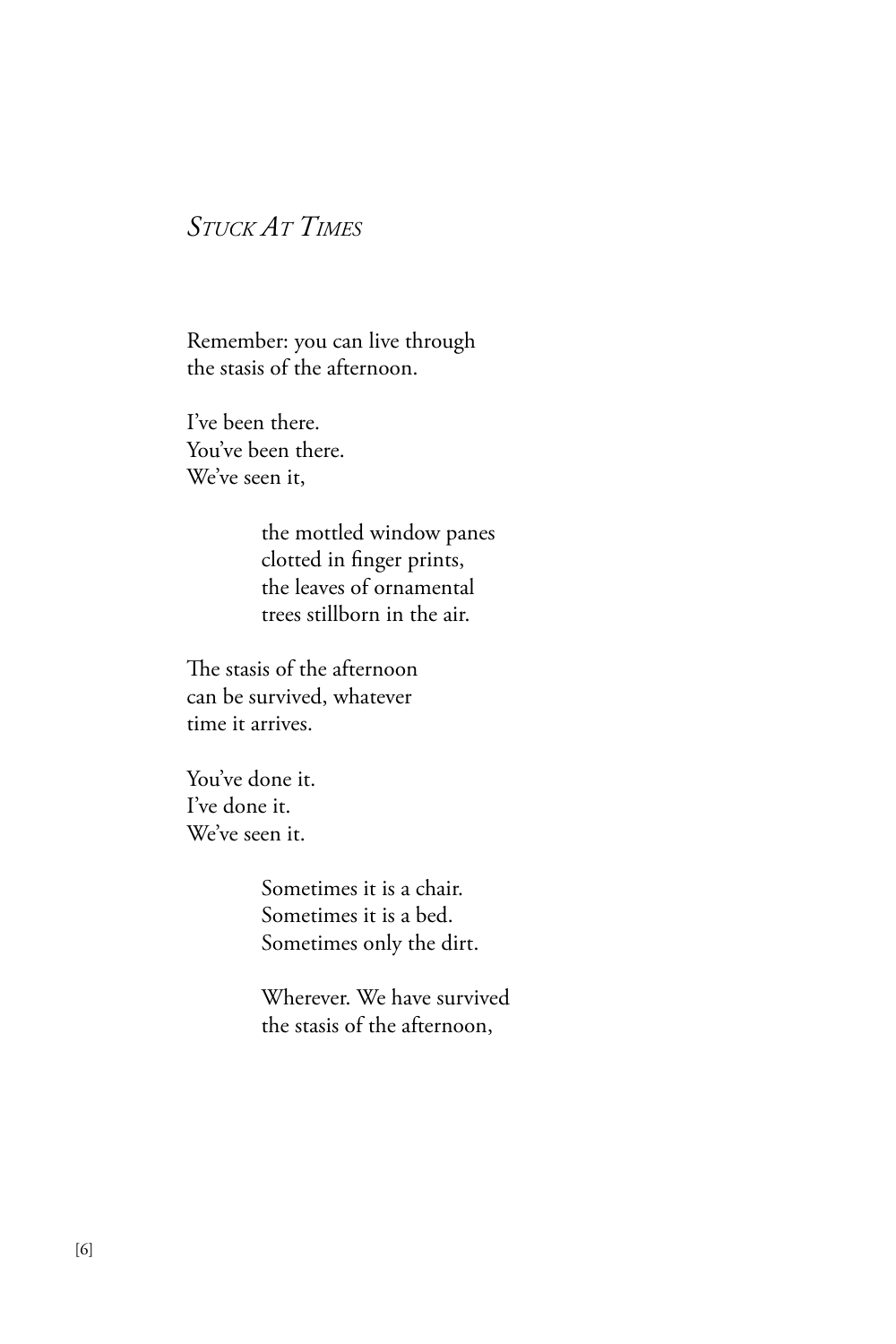by throwing our hearts against the egregious door; by writing into the air.

Whichever. Whatever. All of the above.

> You've done it. I've done it.

We have survived the stasis of the afternoon.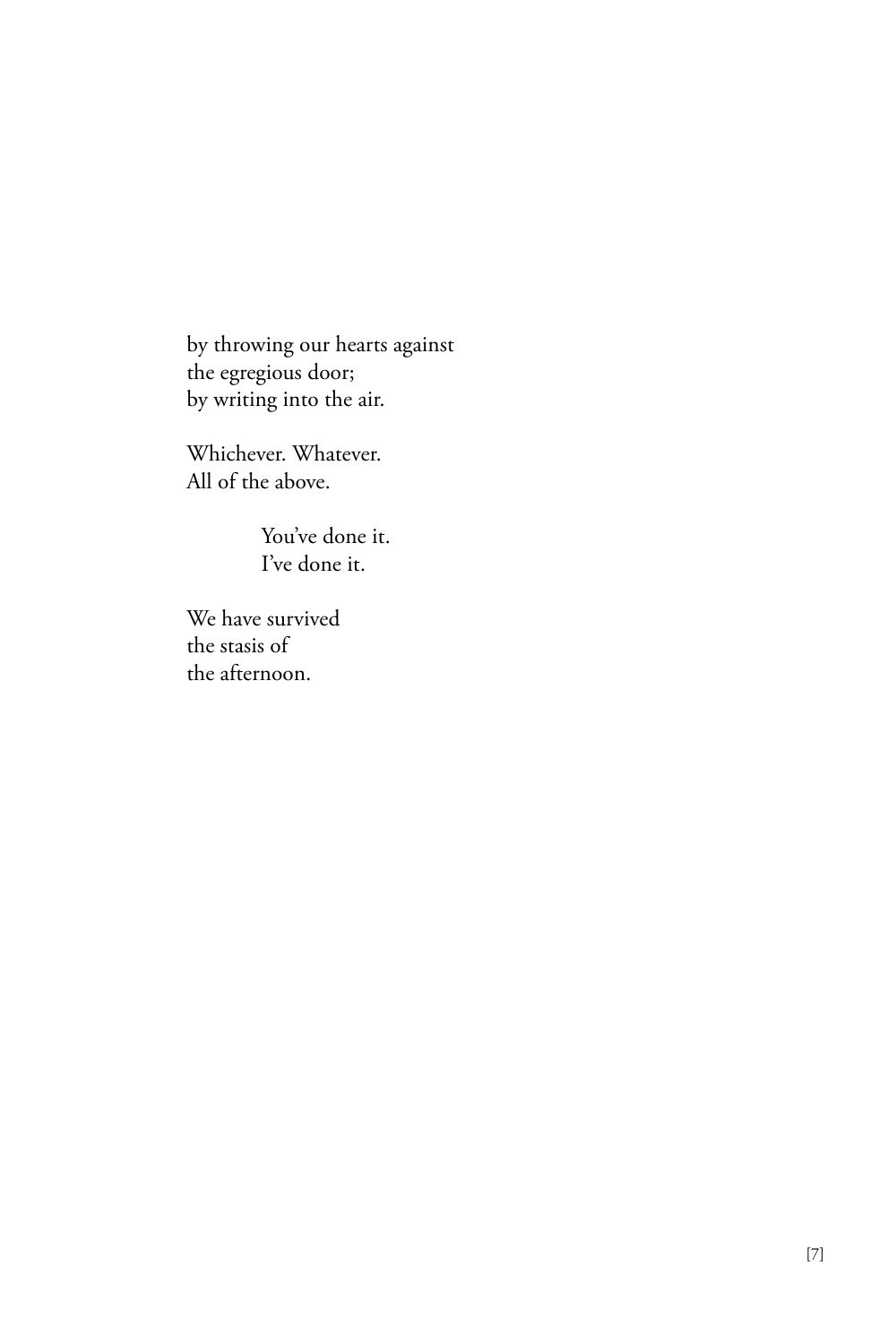#### *Beautiful Wound, Really*

It comes out of nowhere out of the forever that locks the soul and throws the key into one abyss or another. It comes of having an umbilical cord.

It turns us to shadows on the heath, howling at the dark, complaining

of the local musicians. It looks like boredom sometimes; sometimes

despair, sometimes voiceless, panicked terror—or all—it's

hard to tell when you aren't breathing.

It is the wound that makes you rise and shine.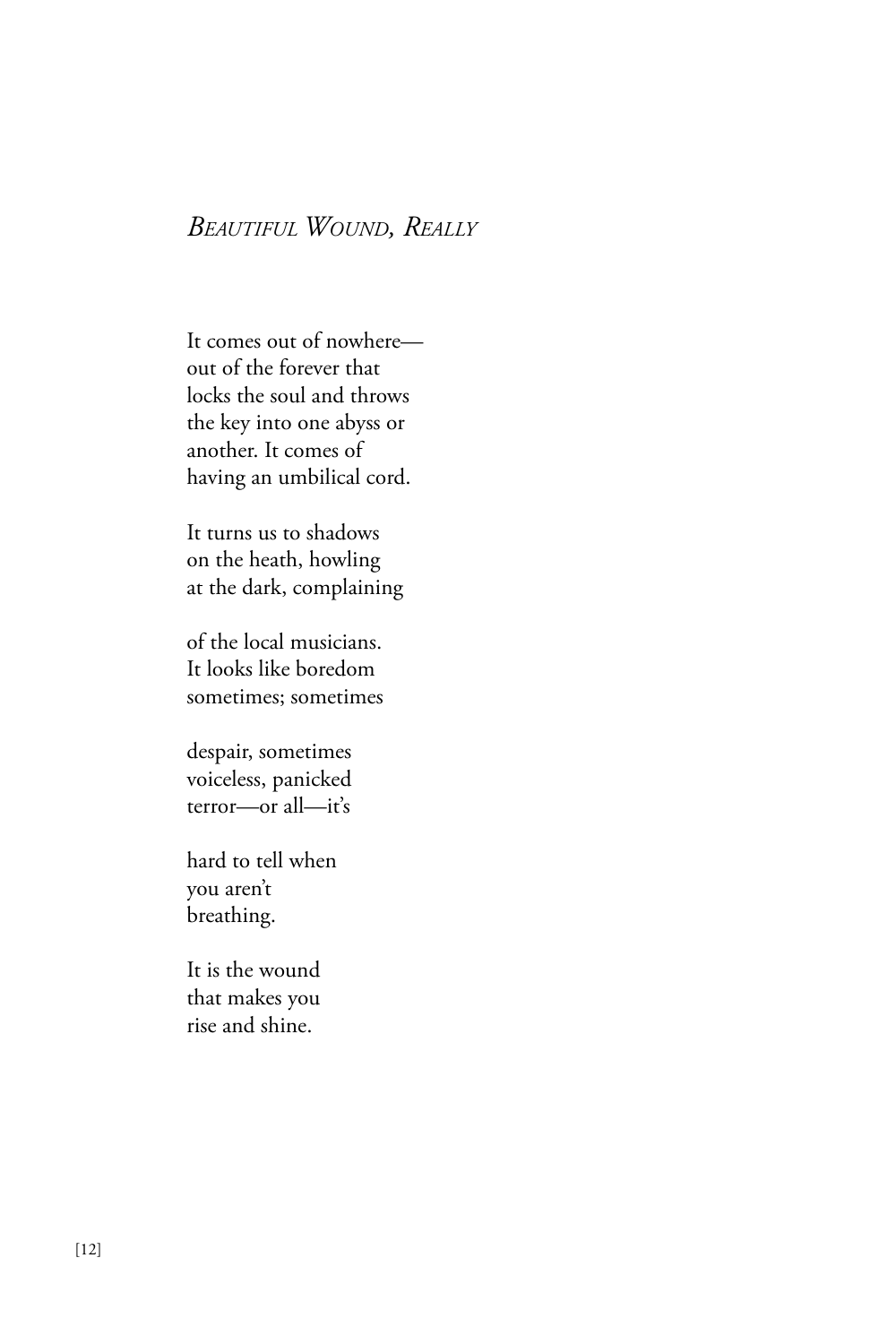That leaves you staring out windows. That leaves you

spelunking. That corners your songs.

It's the rip in the fabric of your only

space and time. It comes of belly buttons and leaves . . .

never. It's what you're holding onto with every song.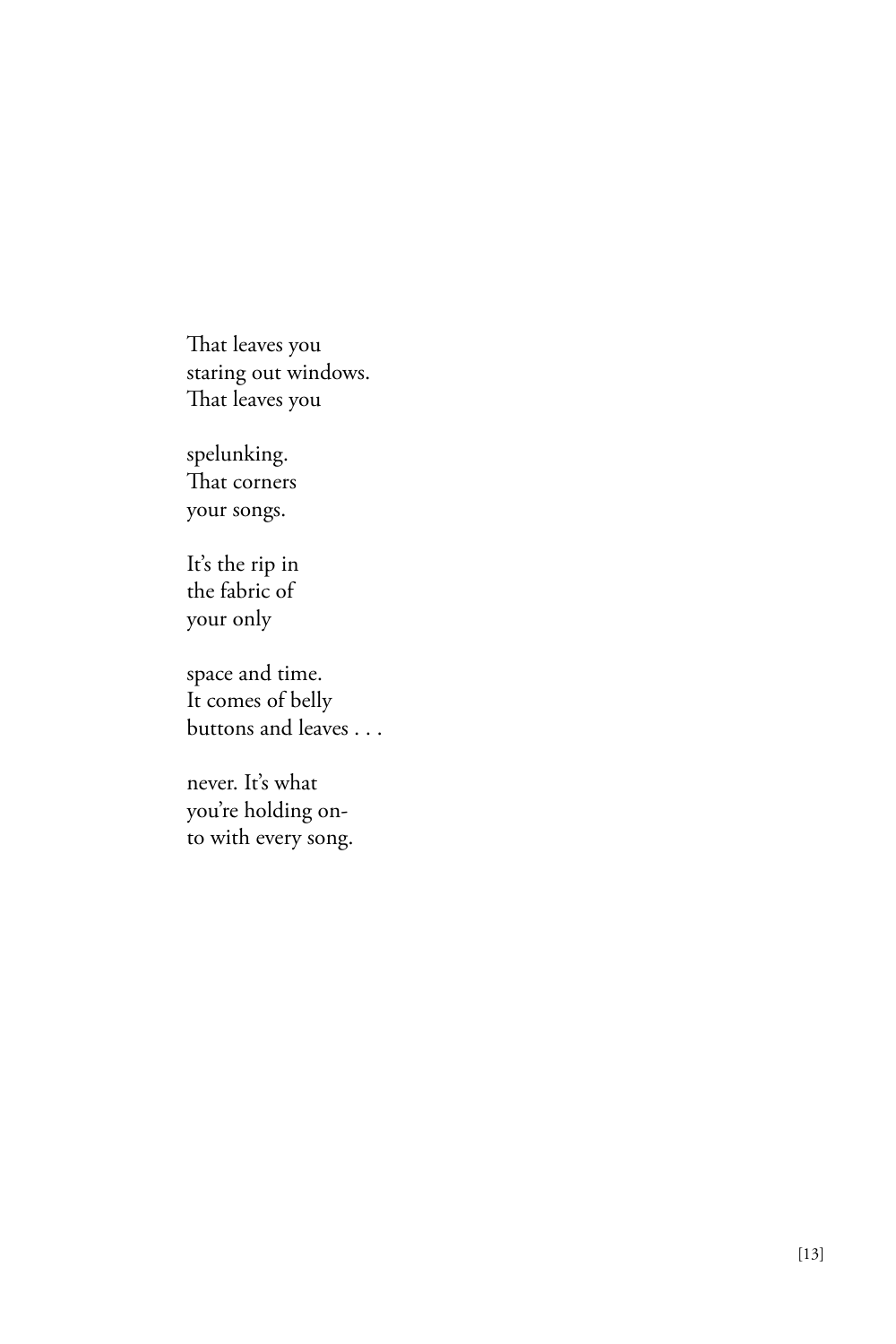#### *Rise Against the Lies*

Wince. Wince again. Still, the fog is there. Still the whistling wind that never stills.

Here's to our failure to think clearly. Ever. Here's to thinking that we do. Too often.

Here's to how truth seeps in. Slowly. Cheers! (Or guffaws. Snickers. Boos. Whatever.)

Here's to the pieces we call "put together." Here's to the fragments in scattered pieces.

Here's to the motions we call living. Here's to the moments we call "right here."

Let's agree to this much: that we will not pull away.

Consider how this works: the earth does not pull away from the sky. Consider how this works:

the sky does not leave the earth behind. Here's to a rise against the lies. Cheers!

And to so much more. Cheers. Truly. *A ta santé*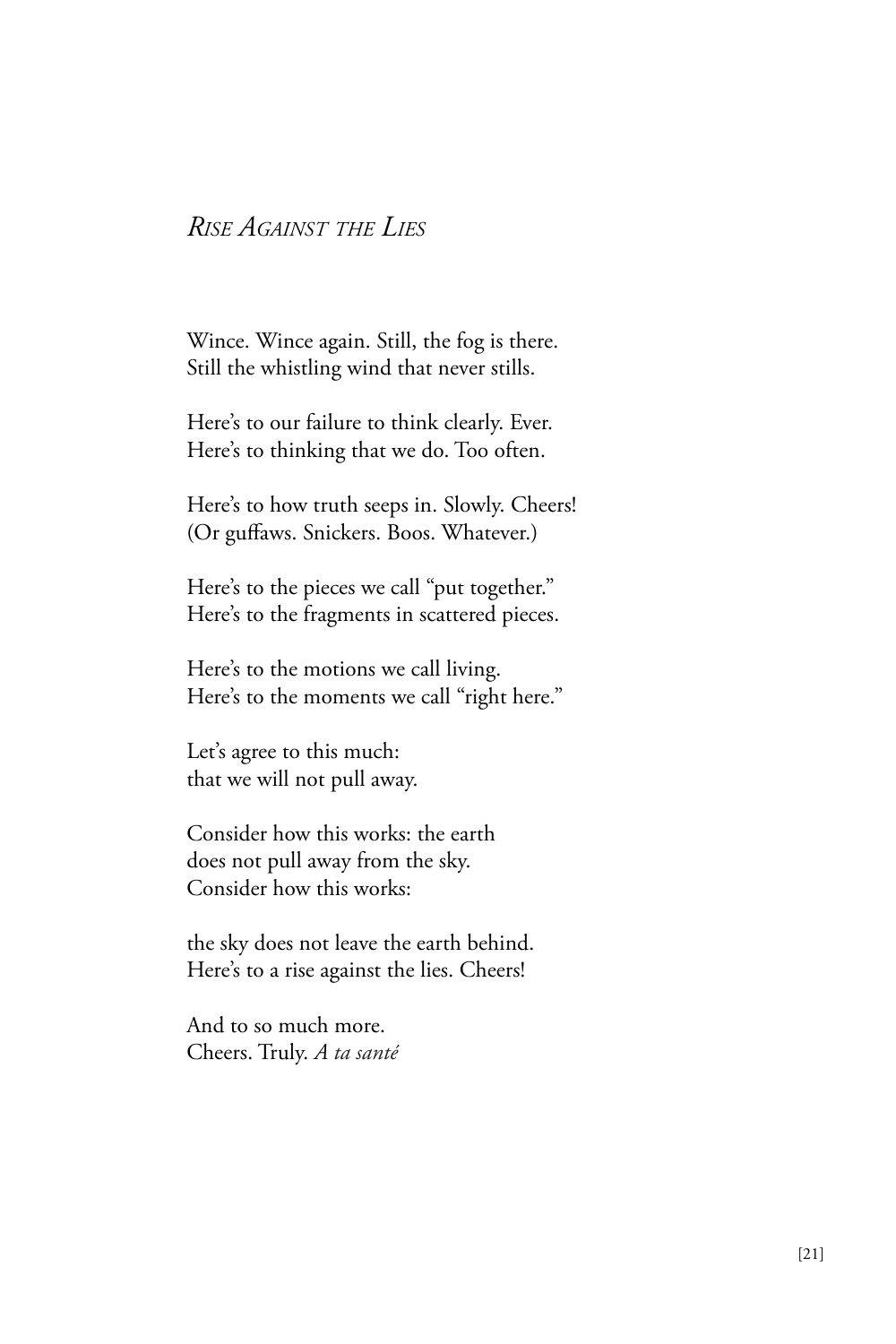## *Freedom on Its Way*

No, you can't redeem the dust of the ancestors. They did their musts. They served their time.

Can't fix 'em. Can't free 'em. Can't explain away.

No, you can't redeem the dust of the ancestors.

There's a thing called "past." That's a thing called "done." You can't redeem the dust.

But pull on those boots and pull up those jeans anyway. Go out and be today. Go, help raise some dust.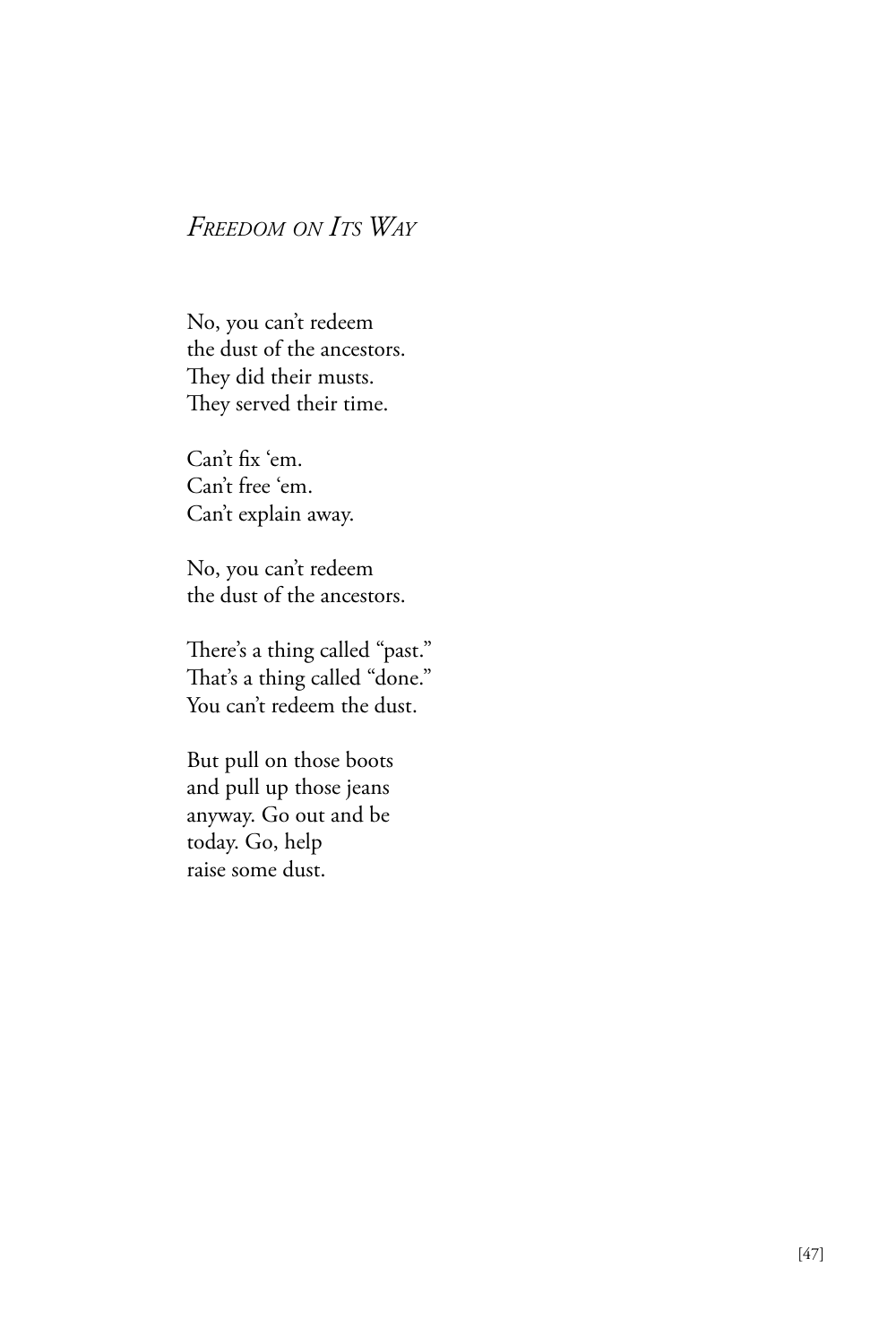## *Hanging a Swing*

That tree that's planted in your mind, the one with the serpent entwined, you know that's not real, yet here you are with

that tree in your mind. Let's not chop it down, though that's a response.

Let's not chop it down, but look instead beyond the serpent and the up and down. Let's look around and see the shade

and maybe hang a swing in that tree and sway in that tree in your mind.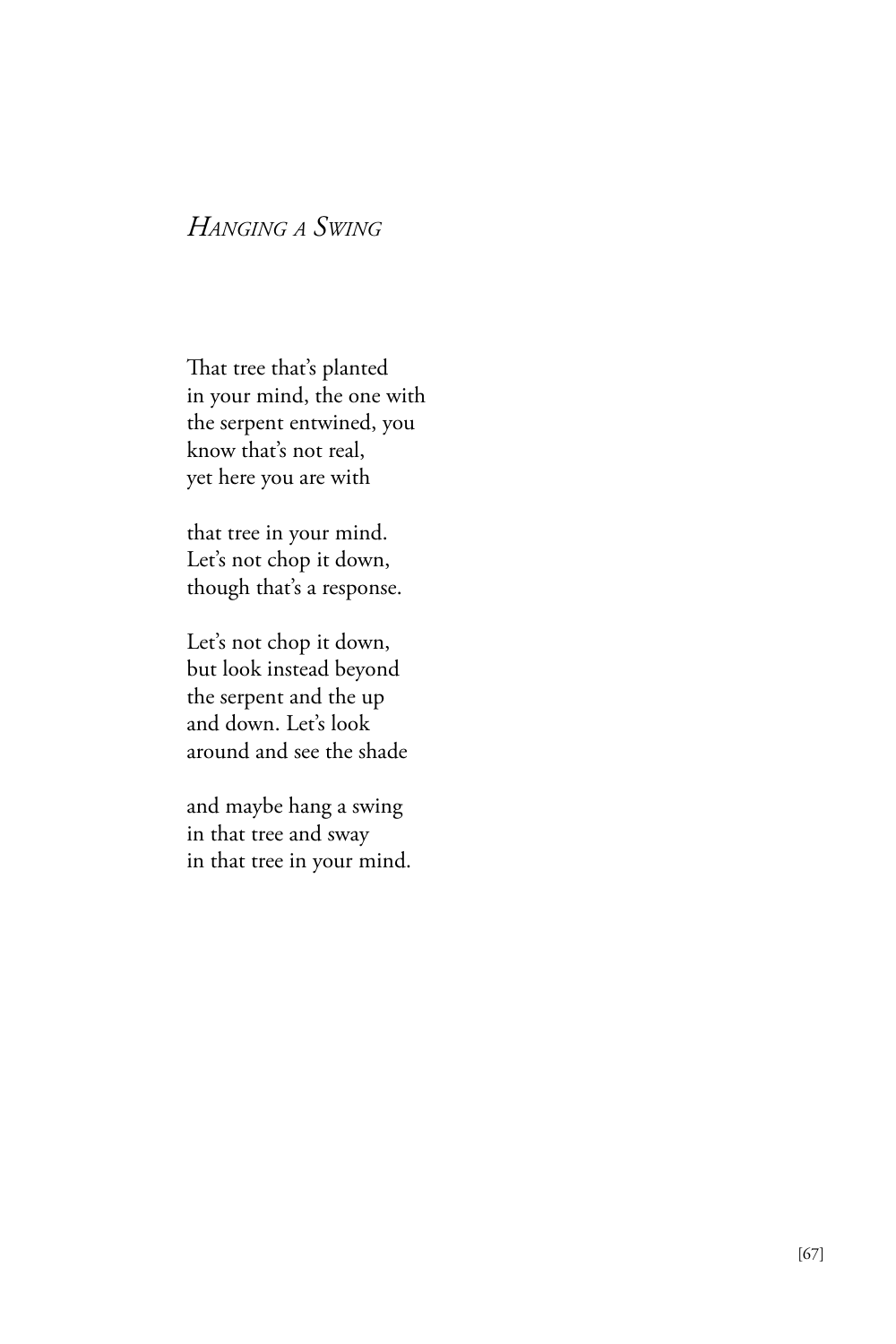### *Your Project*

There's a project your life's got;

for some, it's plain; for others not.

There's a shape it all will take;

for some it's awry; for others straight.

There's a back-story that shapes our end;

we can call it an evil; we can make it a friend.

There's a project your life's got;

find it, do it, hug your ought.